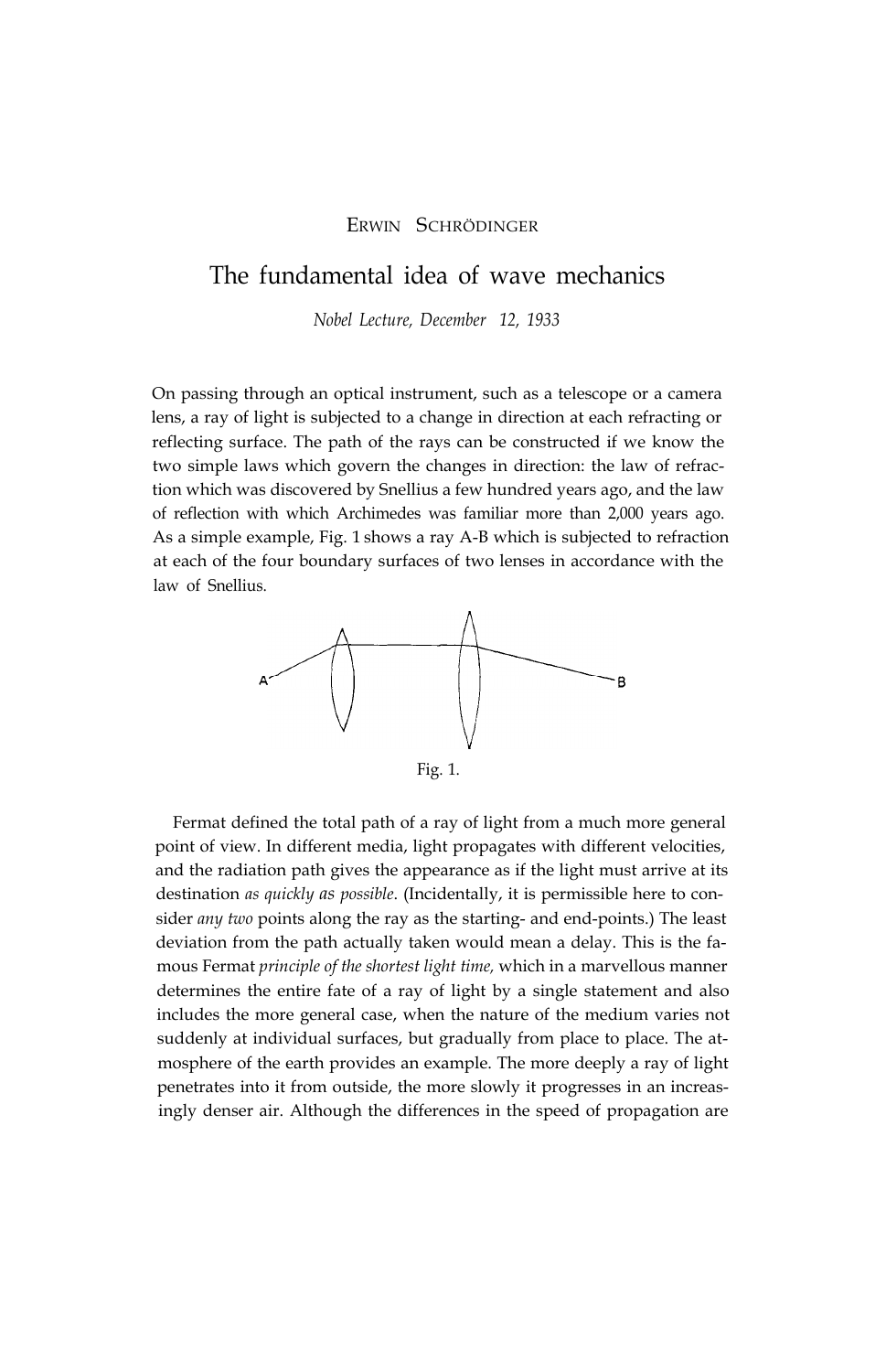infinitesimal, Fermat's principle in these circumstances demands that the light ray should curve earthward (see Fig. 2), so that it remains a little longer in the higher "faster" layers and reaches its destination more quickly than by the shorter straight path (broken line in the figure; disregard the square,



 $WWWW<sup>1</sup>$  for the time being). I think, hardly any of you will have failed to observe that the sun when it is deep on the horizon appears to be not circular but flattened: its vertical diameter looks to be shortened. This is a result of the curvature of the rays.

According to the wave theory of light, the light rays, strictly speaking, have only fictitious significance. They are not the physical paths of some particles of light, but are a mathematical device, the so-called orthogonal trajectories of wave surfaces, imaginary guide lines as it were, which point in the direction normal to the wave surface in which the latter advances (cf. Fig. 3 which shows the simplest case of concentric spherical wave surfaces and accordingly rectilinear rays, whereas Fig. 4 illustrates the case of curved



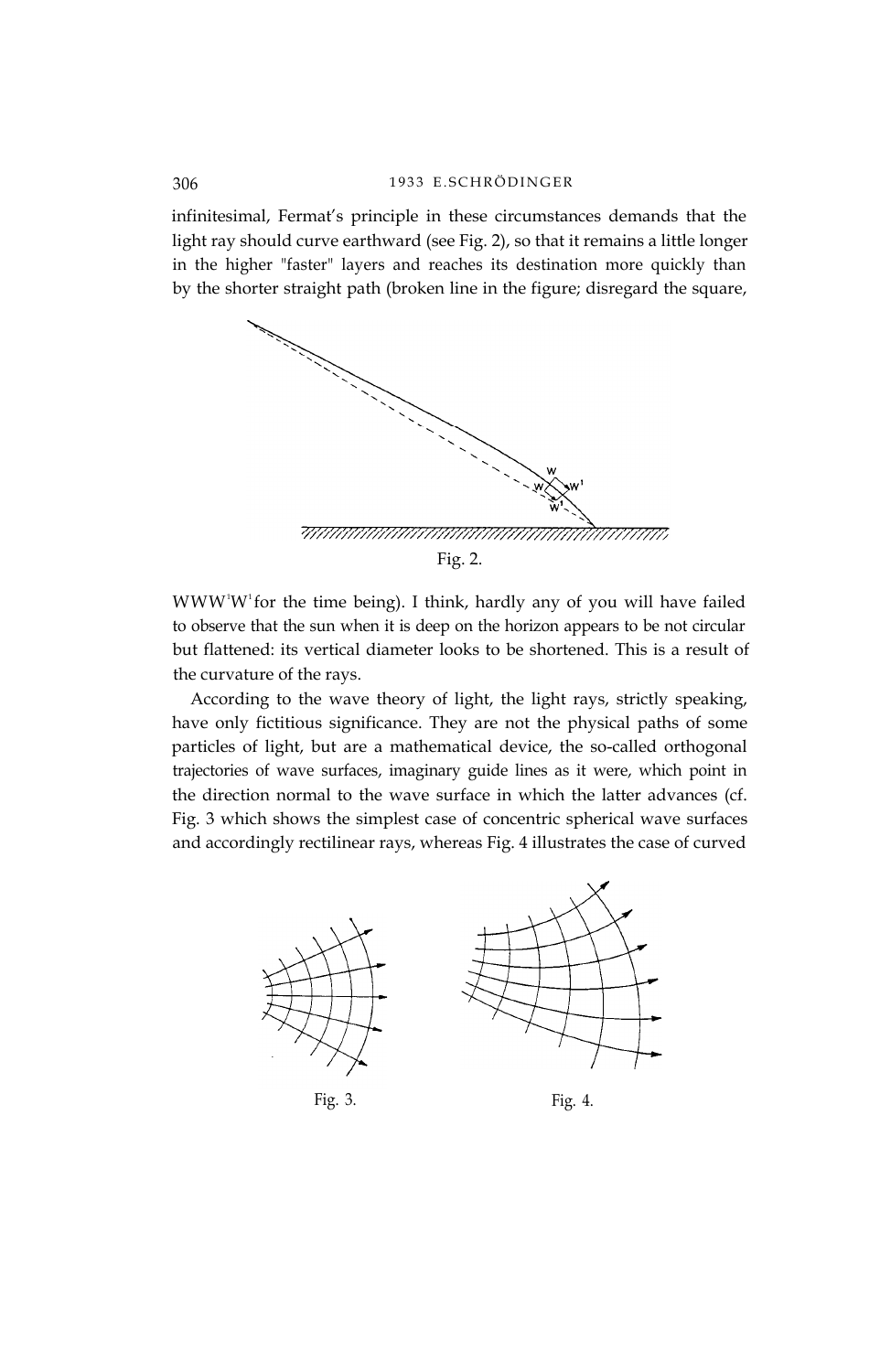rays). It is surprising that a general principle as important as Fermat's relates directly to these mathematical guide lines, and not to the wave surfaces, and one might be inclined for this reason to consider it a mere mathematical curiosity. Far from it. It becomes properly understandable only from the point of view of wave theory and ceases to be a divine miracle. From the wave point of view, the so-called *curvature* of the light ray is far more readily understandable as a *swerving* of the wave surface, which must obviously occur when neighbouring parts of a wave surface advance at different speeds; in exactly the same manner as a company of soldiers marching forward will carry out the order "right incline" by the men taking steps ofvarying lengths, the right-wing man the smallest, and the left-wing man the longest. In atmospheric refraction of radiation for example (Fig. 2) the section of wave surface WW must necessarily swerve to the right towards  $\mathrm{W}^\mathrm{1}\mathrm{W}^\mathrm{1}$ because its left half is located in slightly higher, thinner air and thus advances more rapidly than the right part at lower point. (In passing, I wish to refer to one point at which the *Snellius'* view fails. A horizontally emitted light ray should remain horizontal because the refraction index does not vary in the horizontal direction. In truth, a horizontal ray curves more strongly than any other, which is an obvious consequence of the theory of a swerving wave front.) On detailed examination the Fermat principle is found to be completely *tantamount* to the trivial and obvious statement that - given local distribution of light velocities - the wave front must swerve in the manner indicated. I cannot prove this here, but shall attempt to make it plausible. I would again ask you to visualize a rank of soldiers marching forward. To ensure that the line remains dressed, let the men be connected by a long rod which each holds firmly in his hand. No orders as to direction are given; the only order is: let each man march or run as fast as he can. If the nature of the ground varies slowly from place to place, it will be now the right wing, now the left that advances more quickly, and changes in direction will occur spontaneously. After some time has elapsed, it will be seen that the entire path travelled is not rectilinear, but somehow curved. That this curved path is exactly that by which the destination attained at any moment could be attained *most rapidly* according to the nature of the terrain, is at least quite plausible, since each of the men did his best. It will also be seen that the swerving also occurs invariably in the direction in which the terrain is worse, so that it will come to look in the end as if the men had intentionally "bypassed" a place where they would advance slowly.

The Fermat principle thus appears to be the trivial quintessence of the wave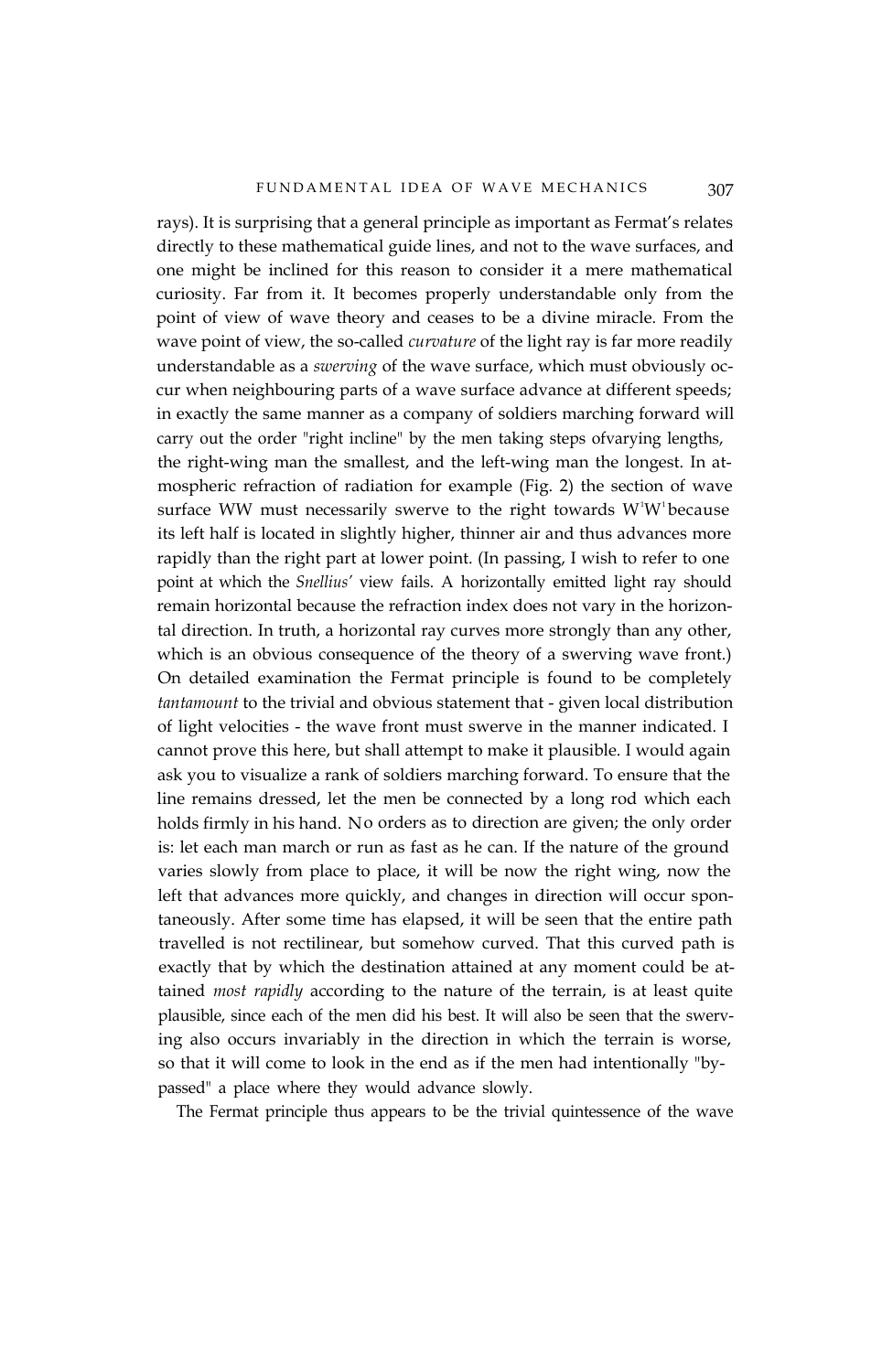# 308 1933 E. SCHRÖDINGER

theory. It was therefore a memorable occasion when Hamilton made the discovery that the true movement of mass points in a field of forces (e.g. of a planet on its orbit around the sun or of a stone thrown in the gravitational field of the earth) is also governed by a very similar general principle, which carries and has made famous the name of its discoverer since then. Admittedly, the Hamilton principle does not say exactly that the mass point chooses the quickest way, but it does say something so similar - the analogy with the principle of the shortest travelling time of light is so close, that one was faced with a puzzle. It seemed as if Nature had realized one and the same law twice by entirely different means: first in the case of light, by means of a fairly obvious play of rays; and again in the case of the mass points, which was anything but obvious, unless somehow wave nature were to be attributed to them also. And this, it seemed impossible to do. Because the "mass points" on which the laws of mechanics had really been confirmed experimentally at that time were only the large, visible, sometimes very large bodies, the planets, for which a thing like "wave nature" appeared to be out of the question.

The smallest, elementary components of matter which we today, much more specifically, call "mass points", were purely hypothetical at the time. It was only after the discovery of radioactivity that constant refinements of methods of measurement permitted the properties of these particles to be studied in detail, and now permit the paths of such particles to be photographed and to be measured very exactly (stereophotogrammetrically) by the brilliant method of C. T. R. Wilson. As far as the measurements extend they confirm that the same mechanical laws are valid for particles as for large bodies, planets, etc. However, it was found that neither the molecule nor the individual atom can be considered as the "ultimate component": but even the atom is a system of highly complex structure. Images are formed in our minds of the structure of atoms *consisting of* particles, images which seem to have a certain similarity with the planetary system. It was only natural that the attempt should at first be made to consider as valid the same laws of motion that had proved themselves so amazingly satisfactory on a large scale. In other words, Hamilton's mechanics, which, as I said above, culminates in the Hamilton principle, were applied also to the "inner life" of the atom. That there is a very close analogy between Hamilton's principle and Fermat's optical principle had meanwhile become all but forgotten. If it was remembered, it was considered to be nothing more than a curious trait of the mathematical theory.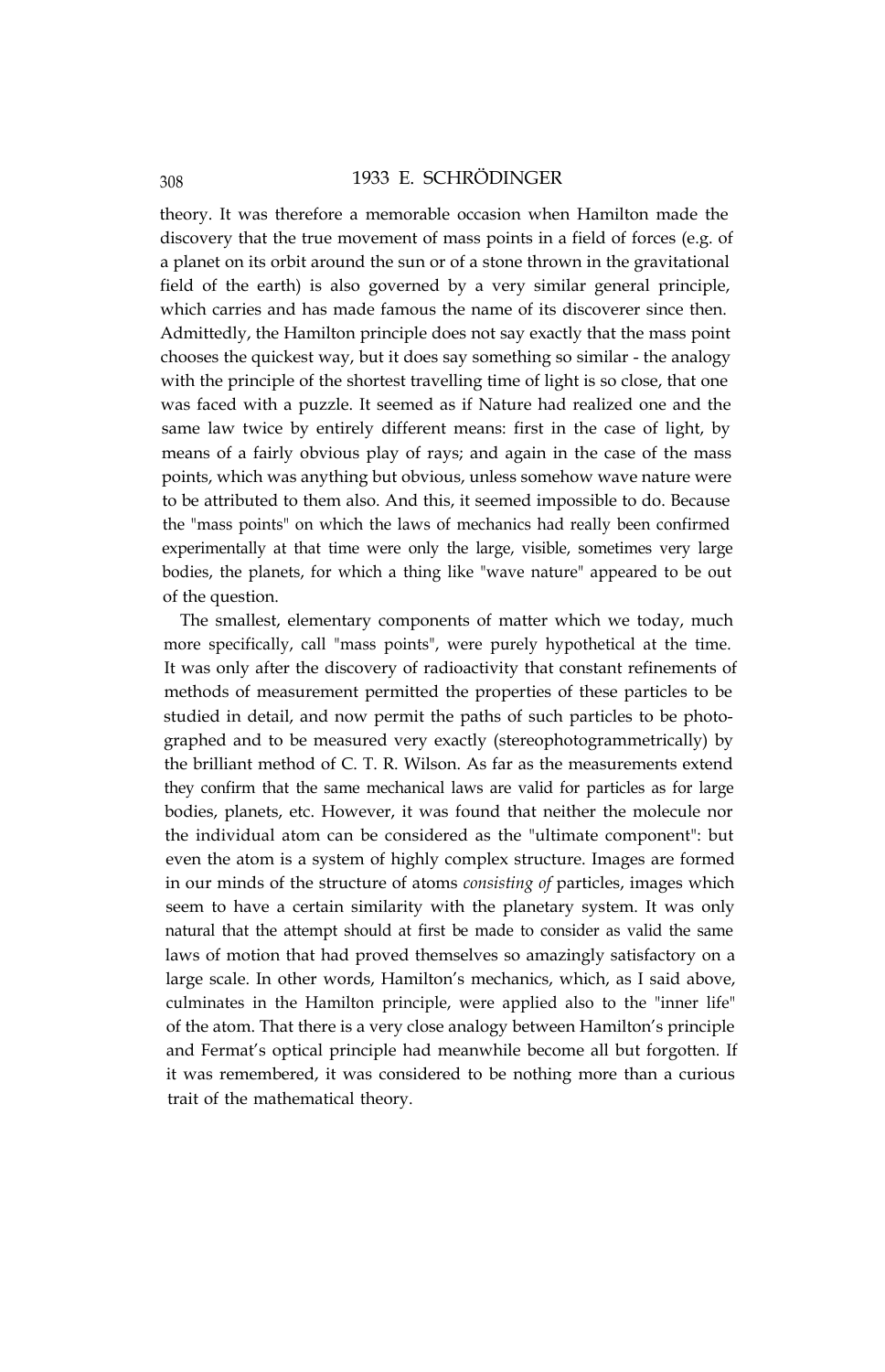Now, it is very difficult, without further going into details, to convey a proper conception of the success or failure of these classical-mechanical images of the atom. On the one hand, Hamilton's principle in particular proved to be the most faithful and reliable guide, which was simply indispensable; on the other hand one had to suffer, to do justice to the facts, the rough interference of entirely new incomprehensible postulates, of the so-called quantum conditions and quantum postulates. Strident disharmony in the symphony of classical mechanics - yet strangely familiar - played as it were on the same instrument. In mathematical terms we can formulate this as follows: whereas the Hamilton principle merely postulates that a given integral must be a minimum, without the numerical value of the minimum being established by this postulate, it is now demanded that the numerical value of the minimum should be restricted to integral multiples of a universal natural constant, Planck's quantum of action. This incidentally. The situation was fairly desperate. Had the old mechanics failed completely, it would not have been so bad. The way would then have been free to the development of a new system of mechanics. As it was, one was faced with the difficult task of saving the *soul* of the old system, whose inspiration clearly held sway in this microcosm, while at the same time flattering it as it were into accepting the quantum conditions not as gross interference but as issuing from its own innermost essence.

The way out lay just in the possibility, already indicated above, of attributing to the Hamilton principle, also, the operation of a wave mechanism on which the point-mechanical processes are essentially based, just as one had long become accustomed to doing in the case of phenomena relating to light and of the Fermat principle which governs them. Admittedly, the individual path of a mass point loses its proper physical significance and becomes as fictitious as the individual isolated ray of light. The essence of the theory, the minimum principle, however, remains not only intact, but reveals its true and simple meaning only under the wave-like aspect, as already explained. Strictly speaking, the new theory is in fact not *new,* it is a completely organic development, one might almost be tempted to say a more elaborate exposition, of the old theory.

How was it then that this new more "elaborate" exposition led to notably different results; what enabled it, when applied to the atom, to obviate difficulties which the old theory could not solve? What enabled it to render gross interference acceptable or even to make it its own?

Again, these matters can best be illustrated by analogy with optics. Quite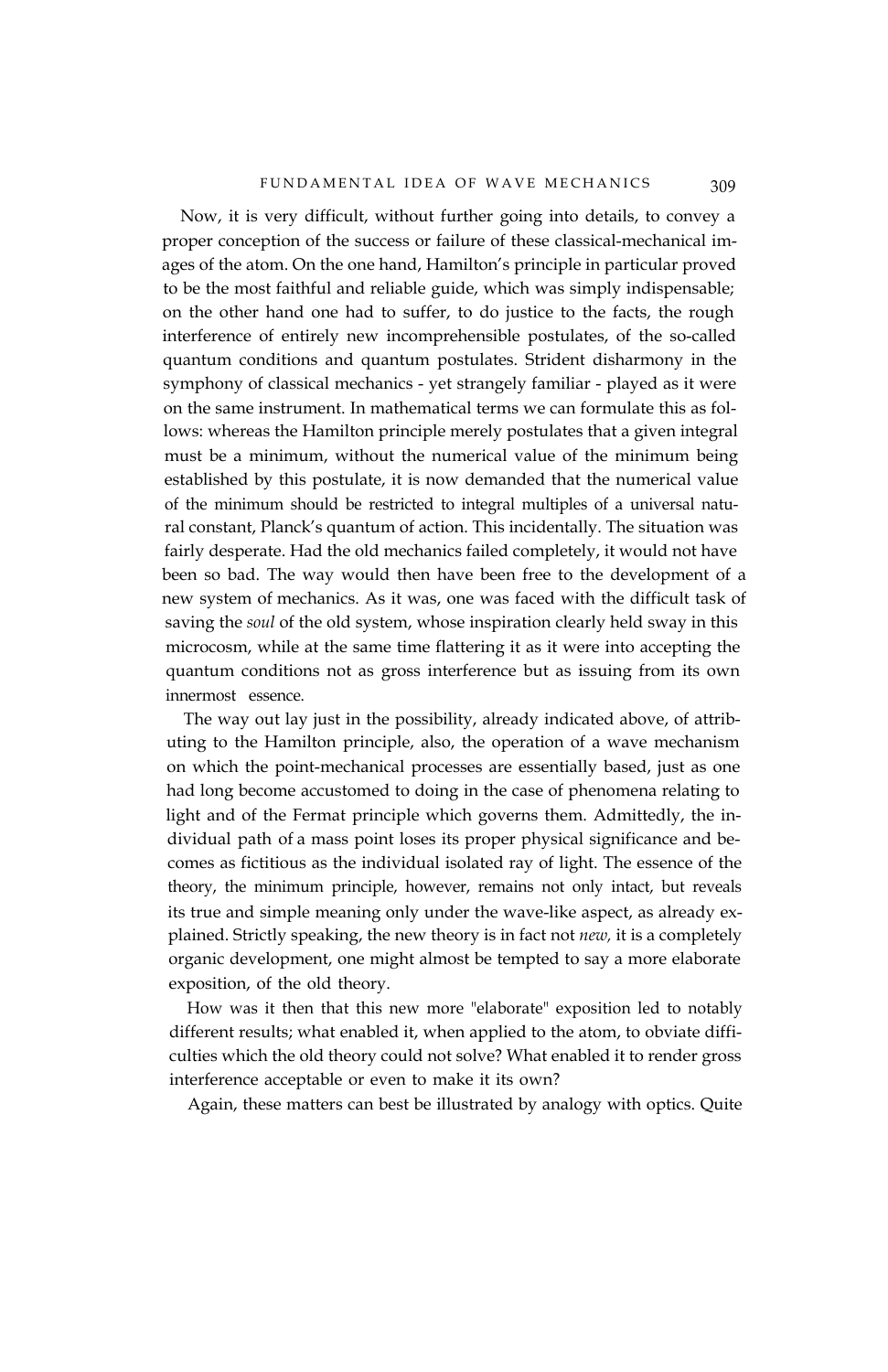## 310 1933 E.SCHRÖDINGER

properly, indeed, I previously called the Fermat principle the quintessence of the wave theory of light: nevertheless, it cannot render dispensible a more exact study of the wave process itself. The so-called refraction and interference phenomena of light can only be understood if we trace the wave process in detail because what matters is not only the eventual destination of the wave, but also whether at a given moment it arrives there with a wave peak or a wave trough. In the older, coarser experimental arrangements, these phenomena occurred as small details only and escaped observation. Once they were noticed and were interpreted correctly, by means of waves, it was easy to devise experiments in which the wave nature of light finds expression not only in small details, but on a very large scale in the entire character of the phenomenon.

Allow me to illustrate this by two examples, first, the example of an optical instrument, such as telescope, microscope, etc. The object is to obtain a sharp image, i.e. it is desired that all rays issuing from a point should be reunited in a point, the so-called focus (cf. Fig. 5 a). It was at first believed that it was only geometrical-optical difficulties which prevented this: they are indeed considerable. Later it was found that even in the best designed instru-

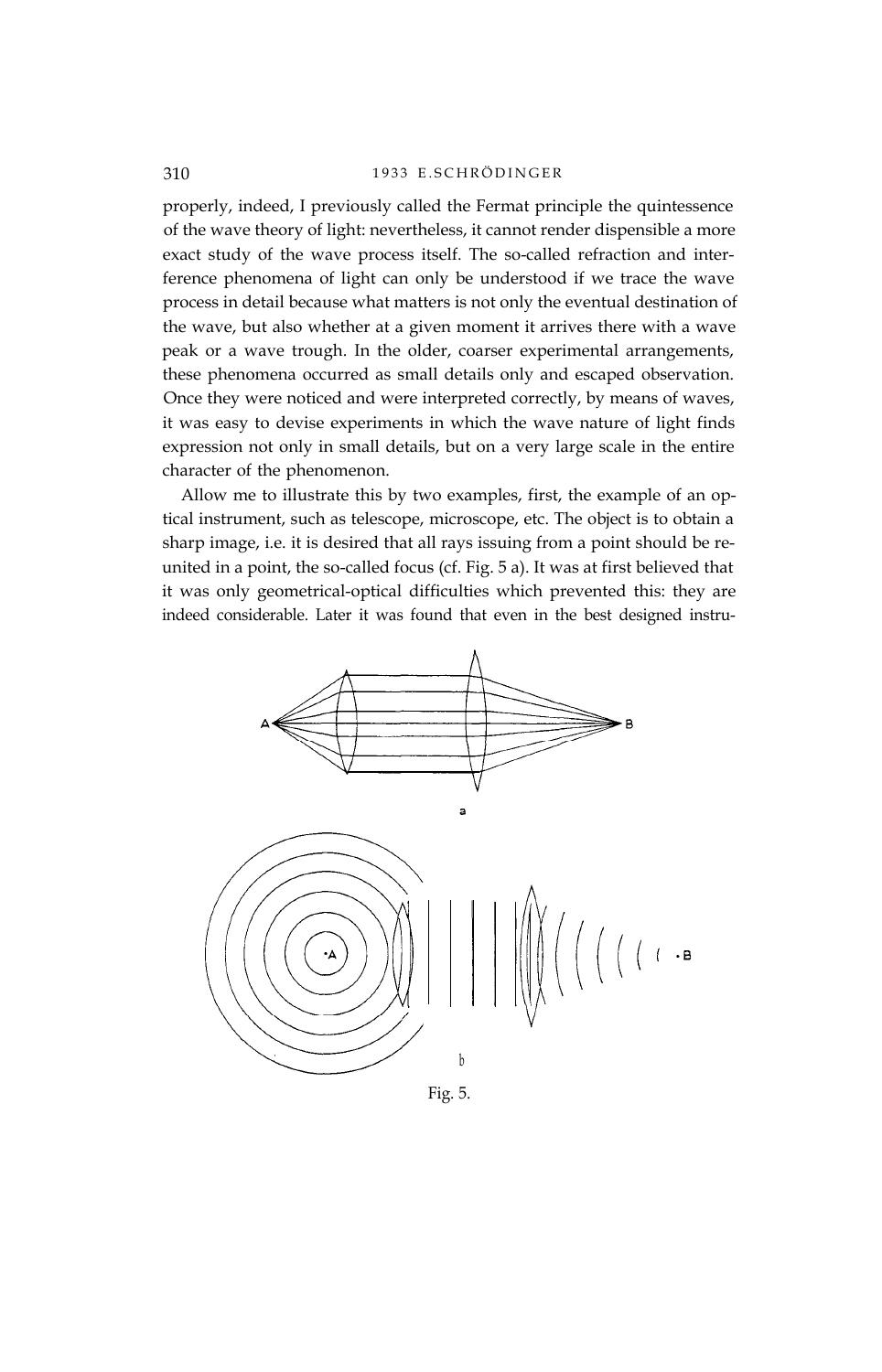ments focussing of the rays was considerably inferior than would be expected if each ray exactly obeyed the Fermat principle independently of the neighbouring rays. The light which issues from a point and is received by the instrument is reunited behind the instrument not in a single point any more, but is distributed over a small circular area, a so-called diffraction disc, which, otherwise, is in most cases a circle only because the apertures and lens contours are generally circular. For, the cause of the phenomenon which we call *diffraction* is that not all the spherical waves issuing from the object point can be accommodated by the instrument. The lens edges and any apertures merely cut out a part of the wave surfaces (cf. Fig. 5b) and - if you will permit me to use a more suggestive expression - the injured margins resist rigid unification in a point and produce the somewhat blurred or vague image. The degree of blurring is closely associated with the wavelength of the light and is completely inevitable because of this deep-seated theoretical relationship. Hardly noticed at first, it governs and restricts the performance of the modern microscope which has mastered all other errors of reproduction. The images obtained of structures not much coarser or even still finer than the wavelengths of light are only remotely or not at all similar to the original.

A second, even simpler example is the shadow of an opaque object cast on a screen by a small point light source. In order to construct the shape of the shadow, each light ray must be traced and it must be established whether or not the opaque object prevents it from reaching the screen. The *margin* of the shadow is formed by those light rays which only just brush past the edge of the body. Experience has shown that the shadow margin is not absolutely sharp even with a point-shaped light source and a sharply defined shadow-casting object. The reason for this is the same as in the first example. The wave front is as it were bisected by the body (cf. Fig. 6) and the traces of this injury result in blurring of the margin of the shadow which would be incomprehensible if the individual light rays were independent entities advancing independently of one another without reference to their neighbours.

This phenomenon - which is also called diffraction - is not as a rule very noticeable with large bodies. But if the shadow-casting body is very small at least in one dimension, diffraction finds expression firstly in that no proper shadow is formed at all, and secondly - much more strikingly - in that the small body itself becomes as it were its own source of light and radiates light in all directions (preferentially to be sure, at small angles relative to the inci-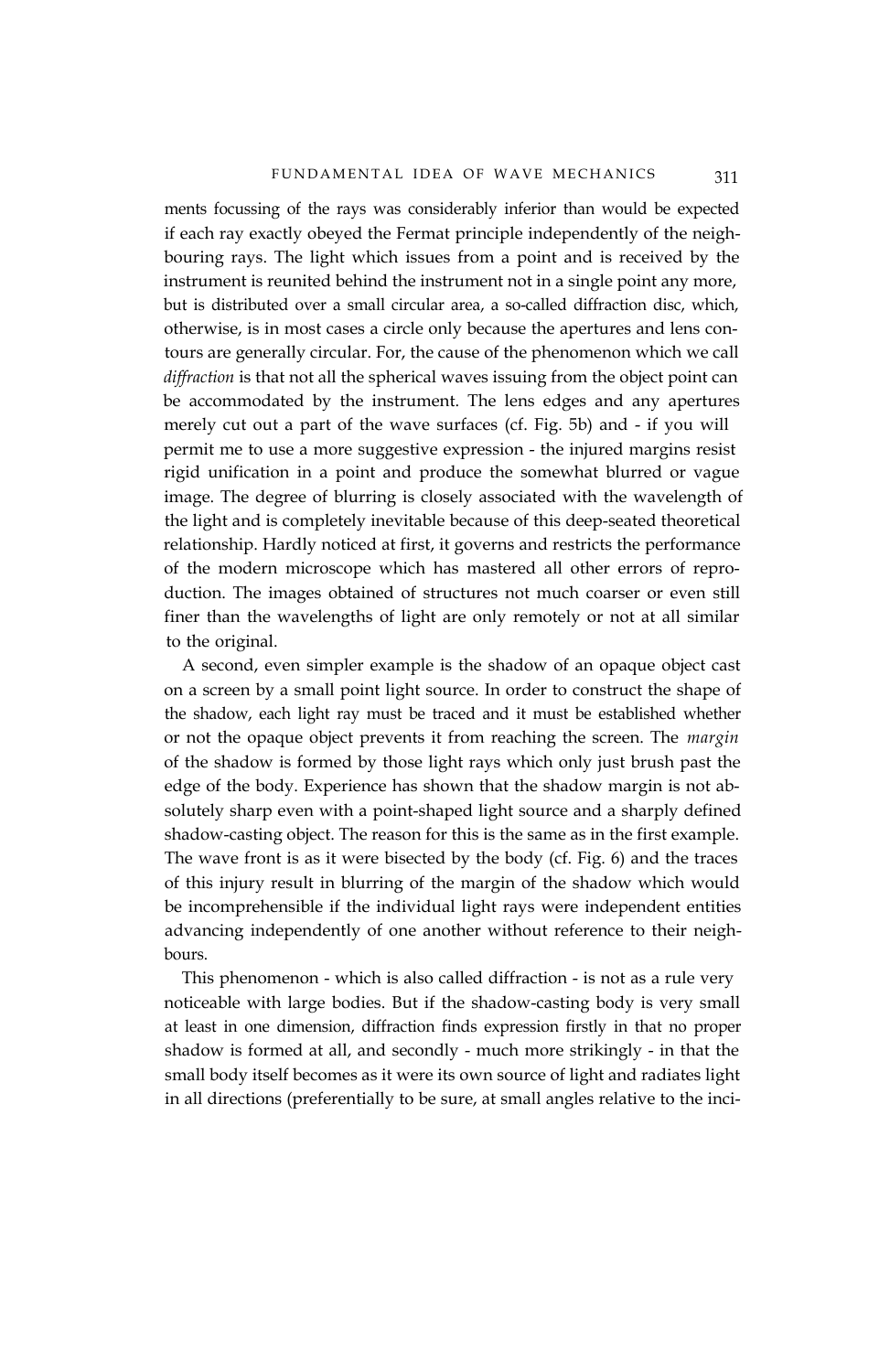

Fig. 6.

dent light). All of youare undoubtedly familiar with the so-called "motes of dust" in a light beam falling into a dark room. Fine blades of grass and spiders' webs on the crest of a hill with the sun behind it, or the errant locks of hair of a man standing with the sun behind often light up mysteriously by diffracted light, and the visibility of smoke and mist is based on it. It comes not really from the body itself, but from its immediate surroundings, an area in which it causes considerable interference with the incident wave fronts. It is interesting, and important for what follows, to observe that the area of interference always and in every direction has at least the extent of one or a few wavelengths, no matter how small the disturbing particle may be. Once again, therefore, we observe a close relationship between the phenomenon of diffraction and wavelength. This is perhaps best illustrated by reference to another wave process, i.e. sound. Because of the much greater wavelength, which is of the order of centimetres and metres, shadow formation recedes in the case of sound, and diffraction plays a major, and practically important, part: we can easily *hear* a man calling from behind a high wall or around the corner of a solid house, even if we cannot see him.

Let us return from optics to mechanics and explore the analogy to its fullest extent. In optics the old system of mechanics corresponds to intellec-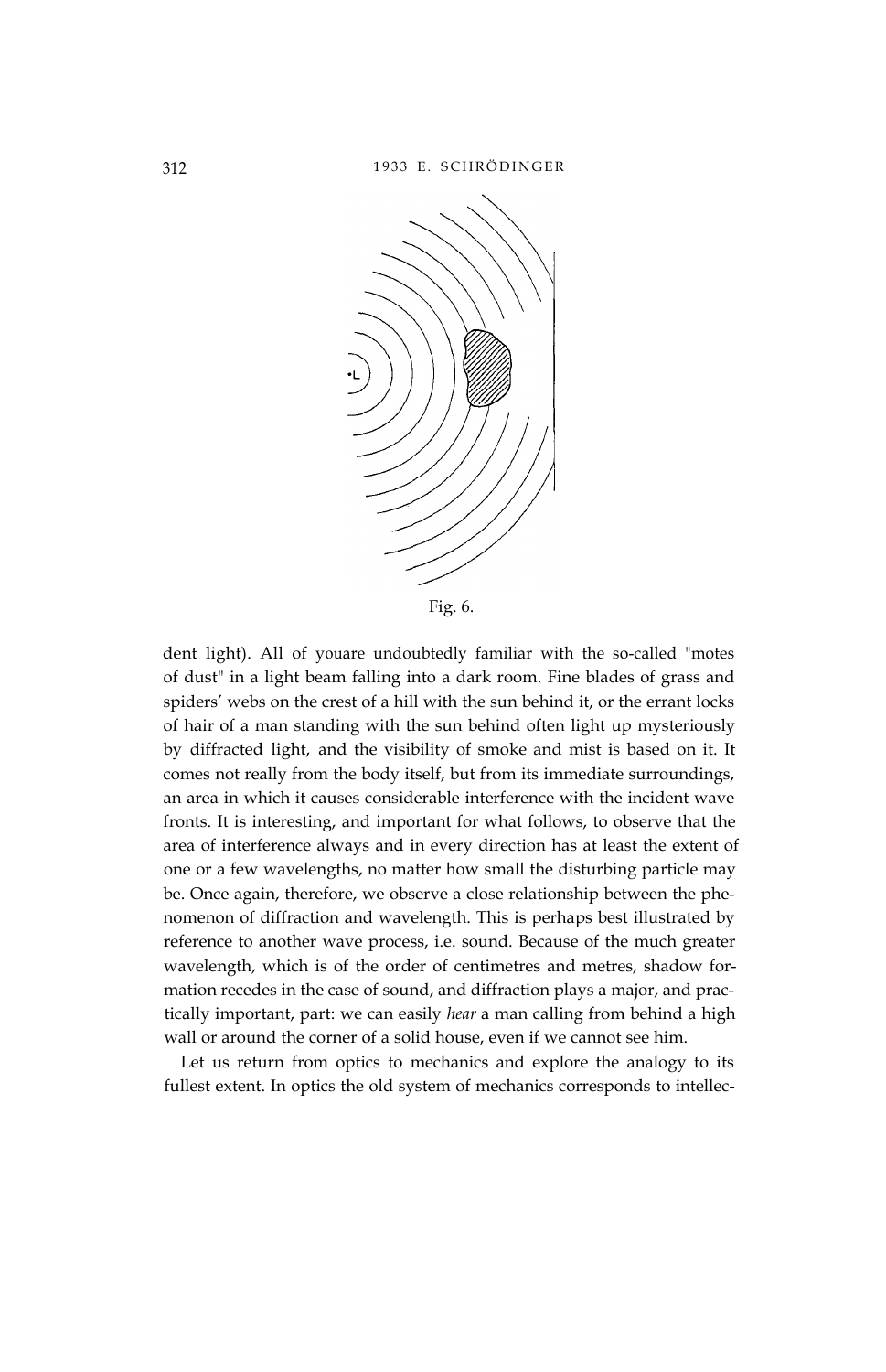tually operating with isolated mutually independent light rays. The new undulatory mechanics corresponds to the wave theory of light. What is gained by changing from the old view to the new is that the diffraction phenomena can be accommodated or, better expressed, what is gained is something that is strictly analogous to the diffraction phenomena of light and which on the whole must be very unimportant, otherwise the old view of mechanics would not have given full satisfaction so long. It is, however, easy to surmise that the neglected phenomenon may in some circumstances make itself very much felt, will entirely dominate the mechanical process, and will face the old system with insoluble riddles, if *the entire mechanical system is comparable in extent with the wavelengths of the "waves of matter"* which play the same part in mechanical processes as that played by the light waves in optical processes.

This is the reason why in these minute systems, the atoms, the old view was bound to fail, which though remaining intact as a close approximation for gross mechanical processes, but is no longer adequate for the delicate interplay in areas of the order of magnitude of one or a few wavelengths. It was astounding to observe the manner in which all those strange additional requirements developed spontaneously from the new undulatory view, whereas they had to be forced upon the old view to adapt them to the inner life of the atom and to provide some explanation of the observed facts.

Thus, the salient point of the whole matter is that the diameters of the atoms and the wavelength of the hypothetical material waves are of approximately the same order of magnitude. And now you are bound to ask whether it must be considered mere chance that in our continued analysis of the structure of matter we should come upon the order of magnitude of the wavelength at this of all points, or whether this is to some extent comprehensible. Further, you may ask, how we know that this is so, since the material waves are an entirely new requirement of this theory, unknown anywhere else. Or is it simply that this is an *assumption* which had to be made?

The agreement between the orders of magnitude is no mere chance, nor is any special assumption about it necessary; it follows automatically from the theory in the following remarkable manner. That the heavy *nucleus* of the atom is very much smaller than the atom and may therefore be considered as a point centre of attraction in the argument which follows may be considered as experimentally established by the experiments on the scattering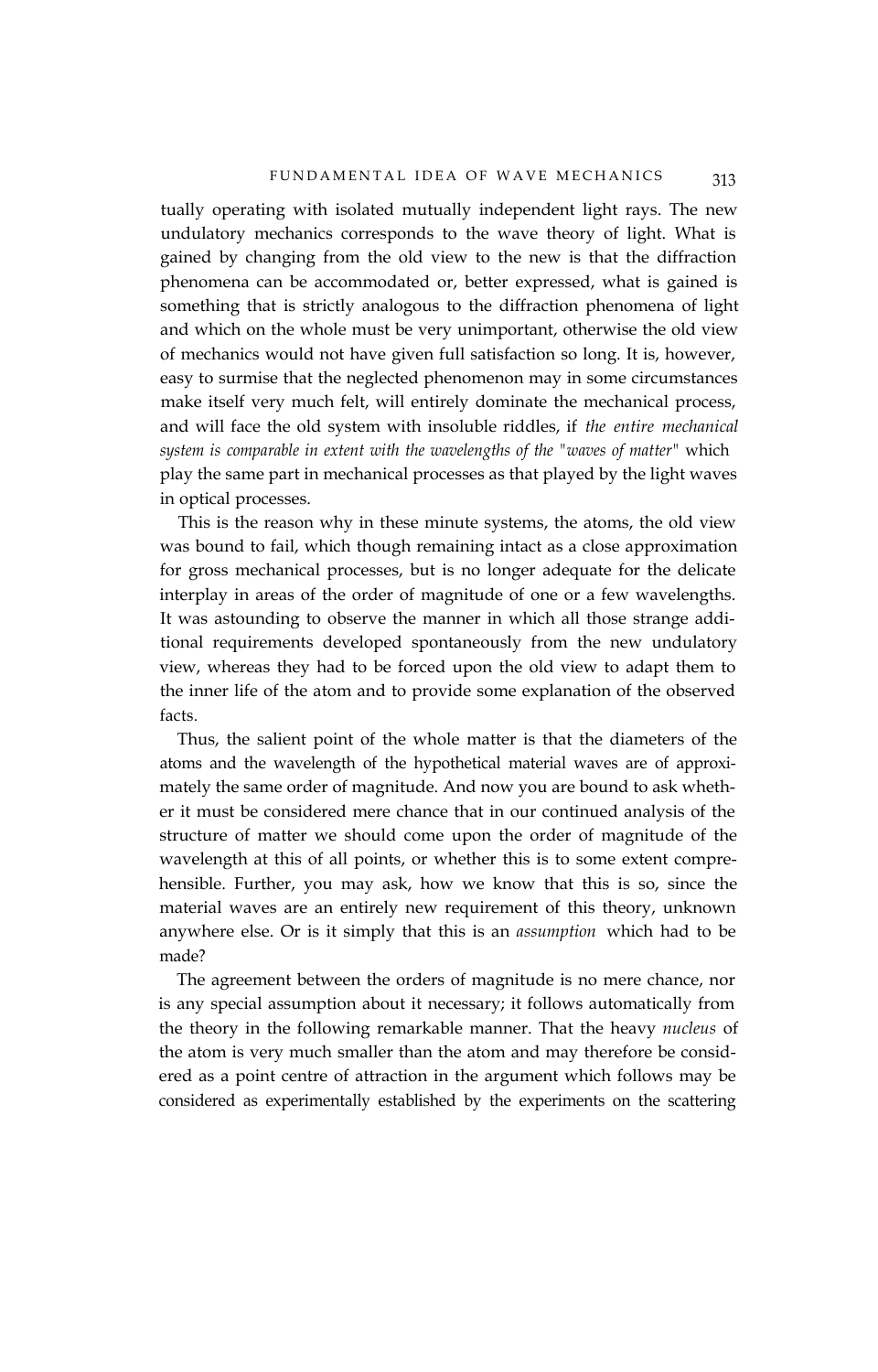### 314 1933 E. SCHRÖDINGER

of alpha rays done by Rutherford and Chadwick. Instead of the *electrons* we introduce hypothetical waves, whose wavelengths are left entirely open, because we know nothing about them yet. This leaves a letter, say *a*, indicating a still unknown figure, in our calculation. We are, however, used to this in such calculations and it does not prevent us from calculating that the nucleus of the atom must produce a kind of diffraction phenomenon in these waves, similarly as a minute dust particle does in light waves. Analogously, it follows that there is a close relationship between the extent of the area of interference with which the nucleus surrounds itself and the wavelength, and that the two are of the same order of magnitude. What this is, we have had to leave open; but the most important step now follows: we *identify the area of interference, the diffraction halo, with the atom; we assert that the atom in reality is merely the diffraction phenomenon of an electron wave captured us it were by the nucleus of the atom.* It is no longer a matter of chance that the size of the atom and the wavelength are of the same order of magnitude: it is a matter of course. We know the numerical value of neither, because we still have in our calculation the *one* unknown constant, which we called *a*. There are two possible ways of determining it, which provide a mutual check on one another. First, we can so select it that the manifestations of life of the atom, above all the spectrum lines emitted, come out correctly quantitatively; these can after all be measured very accurately. Secondly, we can select *a* in a manner such that the diffraction halo acquires the size required for the atom. These two determinations of *a* (of which the second is admittedly far more imprecise because "size of the atom" is no clearly defined term) *are in complete agreement with one another.* Thirdly, and lastly, we can remark that the constant remaining unknown, physically speaking, does not in fact have the dimension of a length, but of an action, i.e. energy x time. It is then an obvious step to substitute for it the numerical value of Planck's universal quantum of action, which is accurately known from the laws of heat radiation. It will be seen that *we return,* with the full, now considerable accuracy, *to the first* (most accurate) *determination.*

Quantitatively speaking, the theory therefore manages with a minimum of new assumptions. It contains a single available constant, to which a numerical value familiar from the older quantum theory must be given, first to attribute to the diffraction halos the right size so that they can be reasonably identified with the atoms, and secondly, to evaluate quantitatively and correctly all the manifestations of life of the atom, the light radiated by it, the ionization energy, etc.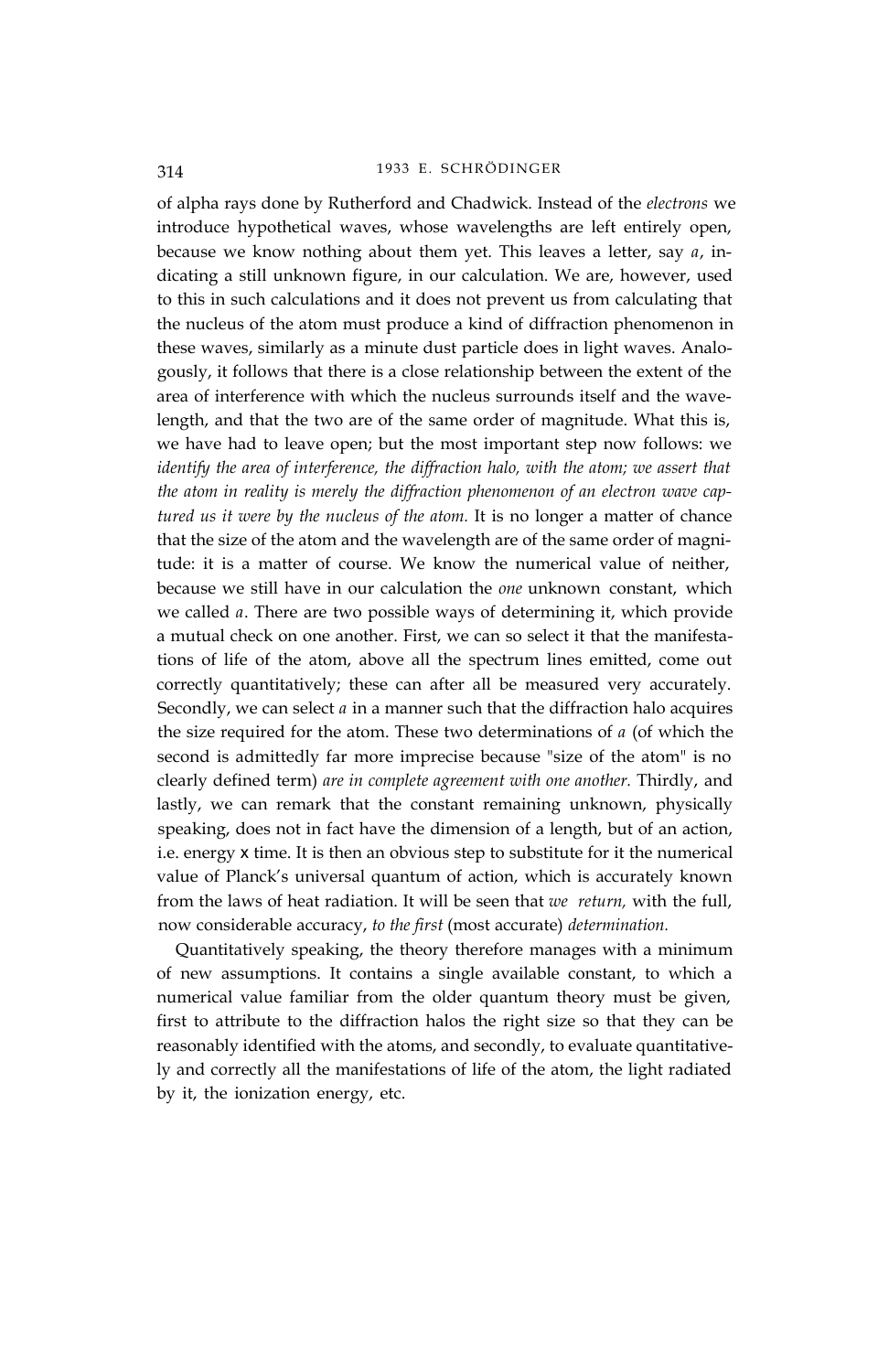I have tried to place before you the fundamental idea of the wave theory of matter in the simplest possible form. I must admit now that in my desire not to tangle the ideas from the very beginning, I have painted the lily. Not as regards the high degree to which all sufficiently, carefully drawn conclusions are confirmed by experience, but with regard to the conceptual ease and simplicity with which the conclusions are reached. I am not speaking here of the mathematical difficulties, which always turn out to be trivial in the end, but of the conceptual difficulties. It is, of course, easy to say that we turn from the concept of a *curved path* to a system of wave surfaces normal to it. The wave surfaces, however, even if we consider only small parts of them (see Fig. 7) include at least a narrow *bundle* of possible curved paths,



to all of which they stand in the same relationship. According to the old view, but not according to the new, one of them in each concrete individual case is distinguished from all the others which are "only possible", as that "really travelled". We are faced here with the full force of the logical opposition between an

> either - or (point mechanics) both - and (wave mechanics)

and a

This would not matter much, if the old system were to be dropped entirely and to be *replaced* by the new. Unfortunately, this is not the case. From the